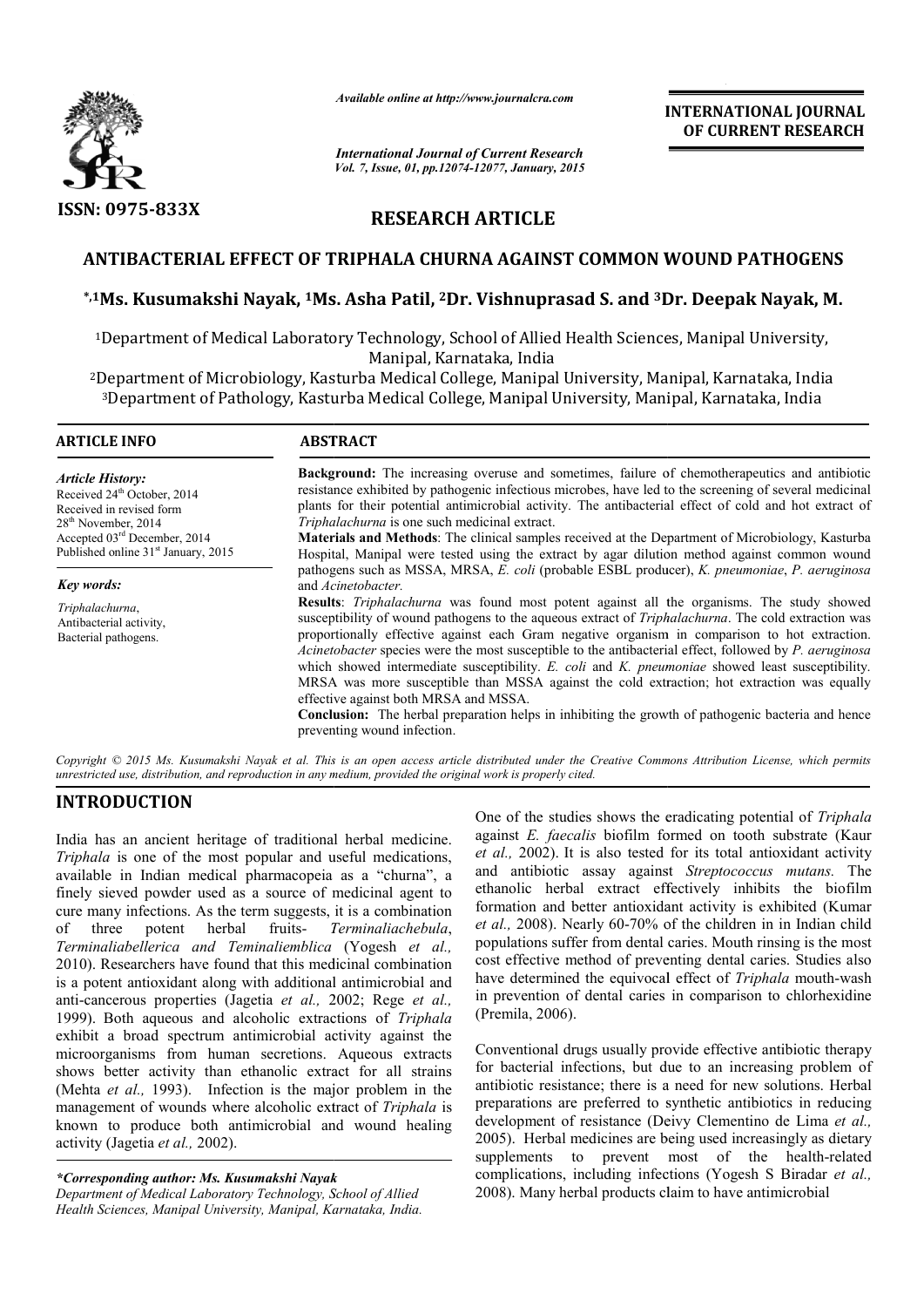properties but only few studies have been tried to prove these. Antibacterial activity of *Triphala* has been studied both *in-vivo* and *in-vitro* experiments. *Triphala* is used commercially as an ointment, mouth-wash, toothpaste, etc.

*In-vitro* studies to demonstrate antibacterial activity of the *Triphala* aqueous extract against wound pathogens have not been reported in literature. So, the present study was planned to test the antimicrobial property of *Triphala* aqueous extract against common wound pathogens.

## **MATERIAL AND METHODS**

Bacterial wound pathogens: Isolated wound pathogens were collected from clinical samples obtained at the Department of Microbiology, Kasturba Hospital, Manipal. They were characterized through microscopic examination, Gram staining, biochemical test profile and analyzed for drug resistance using standard antibiotics. Standard control strains were also used. Methicillin-resistant *Staphylococcus aureus* (MRSA), Methicillin- sensitive *Staphylococcus aureus* (MSSA) D-positive, *Pseudomonas aeruginosa*, *Klebsiellapneumonia, Escherichia coli* (ESBL producer) and Acinetobacter *spp* were included in the study.

Inclusion criteria: Only the above mentioned bacterial wound pathogens isolated from clinical samples were included in the study

# **METHODOLOGY**

### **Preparation of aqueous extract of Triphala**

#### **Antibacterial agent**

*Triphalachurna* (crude powder) obtained from *Zandu*, India, at net weight of 60gm per bottle with 333.3mg per fruit of *Terminaliachebula, Terminaliabellerica, Phyllanthusemblica* was used as raw source. Cold extraction: 30gms of *Triphala* powder was taken in a cloth bag and immersed in 50ml of distilled water. One drop of chloroform was added to prevent fungal growth. Preparation was kept for 24 hours with occasional stirring. At the end of 24 hours, the cloth bag was removed and pressed so as to collect as much of extract as possible. The water extract was evaporated over a water bath until a semisolid or powdery mass was obtained. The concentrated extract obtained was lyophilized and used for the study.

Hot extraction method: 30 gm of crude powder was boiled intermittently in round bottom flask with 50ml of water for 10 minutes. Water extract was evaporated over a water bath in a china dish. The semisolid powdery mass obtained was dried over a water bath and obtained hard mass of extract was powdered using a mortar and used for the study.

#### **Preparation of Bacterial suspension**

Isolated bacterial pathogens and control strains culture were grown overnight in sterile peptone water and their optical density was adjusted to 0.5 McFarland turbidity standard.

## **Antimicrobial testing by agar dilution method using Triphala extract**

Test plates were prepared using Muller Hinton agar with the concentration from 50µg till 3000 µg concentration (about 30 different concentrations) of Triphala cold and hot extract respectively. A standardized suspension of test bacteria and controls were inoculated by spot inoculation method onto a series of these agar plates and incubated at 37°C for 24 hours and results were recorded.

Kirby- Bauer disk diffusion method is used to study the susceptibility of organisms to various drugs and zone of inhibition was observed and recorded.

#### **Statistics**

Pattern of inhibition at different concentration of *Triphala* cold extract and hot extract by the six common bacteria was compared.

## **RESULTS**

The cold extraction was proportionally effective against each Gram negative organism in comparison to hot extraction. *Acinetobacter* spp. were more susceptible to the antibacterial effect of *Triphala. E. coli* and *K. pneumonia* showed less susceptibility compared to *P. aeruginosa* which showed intermediate susceptibility in comparison to *Acinetobacter* spp. and Lactose fermenting bacilli (*E. coli* and *K. pneumonia*). Among Gram positive organism MRSA is more susceptible than MSSA against the cold extraction; hot extraction is equally effective against both MSSA and MRSA (Table 1 & 2).

Antibiotic sensitivity test done using chemotherapeutic drugs by disk diffusion method showed the resistance pattern of these organisms against the drugs used. E.g. MRSA, MSSA resistant to cefoxitin, probable ESBL producing E coli, *K*. *pneumonia* and *Acinetobacter* species were showing resistance to almost all antibiotics used. Only *P*. *aeruginosa* was sensitive to all the drugs used.

#### **Antibiotic susceptibility against following chemotherapeutic drugs:**

**Table1. MSSA and MRSA antibiotic susceptibility test (AST) pattern to the drugs used**

| Antibiotics   | <b>MSSA</b> | MRSA      |  |
|---------------|-------------|-----------|--|
| Amox-clay     | Sensitive   | Resistant |  |
| Amp/Amox      |             | Resistant |  |
| Cefazoli      | Sensitive   |           |  |
| Cefuroxime    | Sensitive   |           |  |
| Ciprofloxacin |             | Resistant |  |
| Cefoxitin     | Sensitive   | Resistant |  |
| Cotrimoxazole | Sensitive   | Resistant |  |
| Gentamicin    | Sensitive   | Resistant |  |
| Erythromycin  |             | Resistant |  |
| Tetracycline  |             | Resistant |  |
| Clindamycin   | Sensitive   | Resistant |  |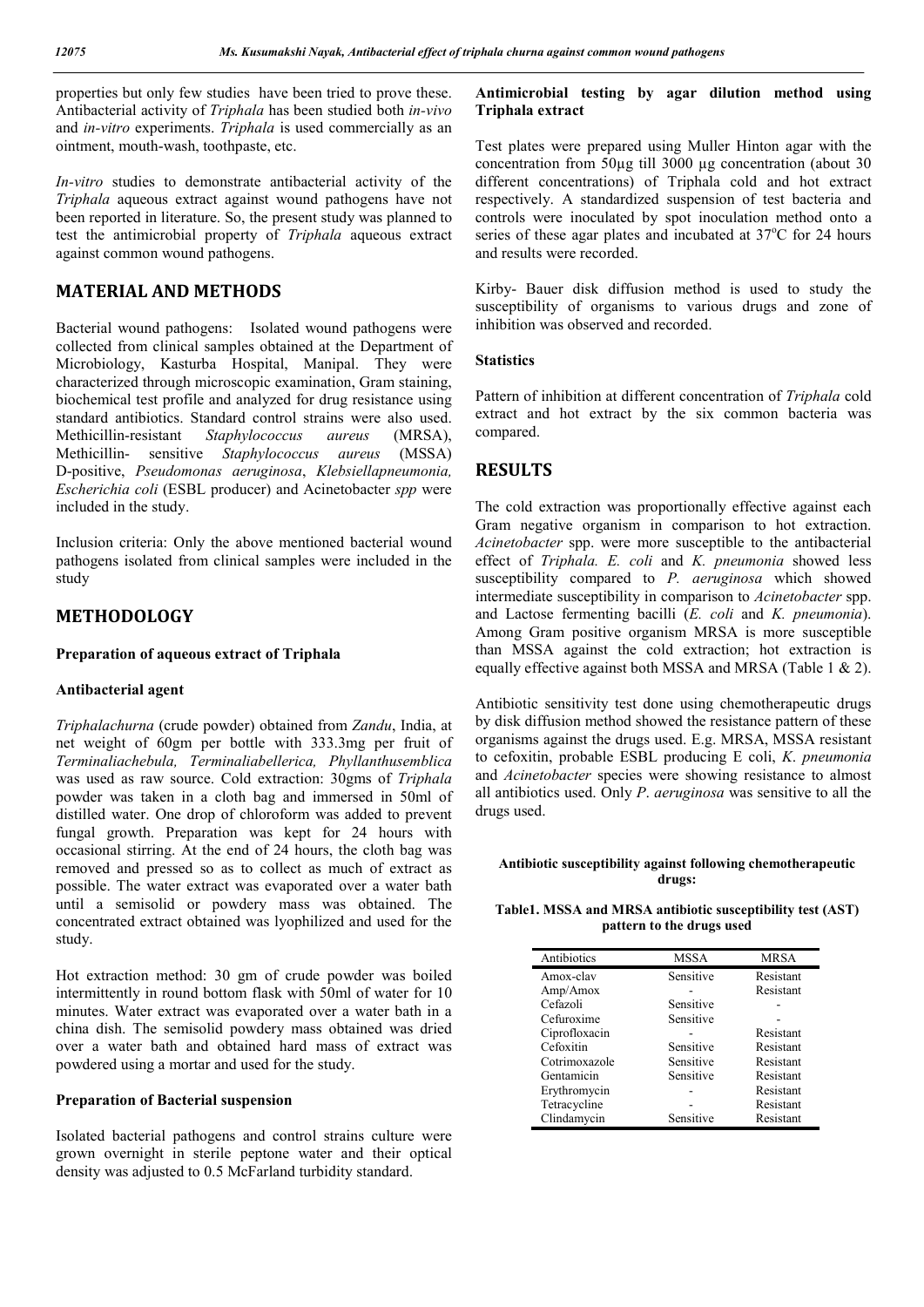

Graphical representation:Concentrations of Triphala extract at which growth of organisms were inhibited (Result of Hot and Cold extraction for control and Test organisms)

**Table 3.** *E.coli, Klebsiella, Acinetobacter and P. aeruginosa showing* **AST pattern**

| Antibiotics             | E.coli-   | K.pneumoniae | Acinetobacter            | P.aeruginosa |
|-------------------------|-----------|--------------|--------------------------|--------------|
| Amikacin                | ۰         | Sensitive    | Sensitive                | Sensitive    |
| Amp/Amox                |           | Resistant    |                          |              |
| Cefuroxime              |           | Resistant    |                          |              |
| Amox-clav               | Resistant | Resistant    | $\overline{\phantom{a}}$ |              |
| Cefotaxime              | Resistant | Resistant    |                          |              |
| Ceftazidime             |           |              | Sensitive                | Sensitive    |
| Ciprofloxacin           |           | Resistant    | Sensitive                | Sensitive    |
| Cotrimoxazole           |           | Resistant    |                          |              |
| Gentamicin              |           | Resistant    | Resistant                | Sensitive    |
| Netilmicin              |           | Sensitive    | Resistant                | Sensitive    |
| Piperacillin            |           |              | Resistant                | Sensitive    |
| Tobramycin              |           |              | Resistant                | Sensitive    |
| Cefoperazone-Sulbactam  | Sensitive | Sensitive    | Sensitive                |              |
| Imipenem/meropenem      | Sensitive | Sensitive    | Resistant                |              |
| Piperacillin-Tazobactam |           | Sensitive    | Sensitive                |              |

# **DISCUSSION**

Antibacterial effect of both cold and hot extract of *Triphalachurna* against 6 common organisms showed sensitivity and resistant patterns to the antibiotic drugs. Cold extract of Triphala was found to be more effective than the hot extract. The probable reason could be that the heat generated during hot extraction destroyed the elements in the extract which could act as an antibacterial agent. Gram positive organisms were more susceptible than gram negative organisms. Difference in the cell wall composition organisms could have affected these results. On comparing our results with other chemotherapeutic drugs, the organisms which were seemingly resistant to other drugs were found to be susceptible to the *Triphala* extract. In this study, we used aqueous extract of *Triphala*, study could be modified further using alcoholic extract which could provide better results and can be compared with aqueous extracts. The test can be done against clinical specimens of all type of bacterial infections such as respiratory infections, urinary infections, GIT infections etc. or the organisms which are highly resistant to son could be that the heat generated<br>stroyed the elements in the extract<br>antibacterial agent. Gram positive<br>susceptible than gram negative<br>the cell wall composition of these

chemotherapeutic drugs and also against fungal agents. Agar dilution method was used to test the antimicrobial effect. The test can be done using disc diffusion method by impregnating the filter paper disc into the extract and standardizing the quantity of extract and the test inoculum. In vivo study can be done to test the antimicrobial effect of Triphala by washing the wound with extract or applying the extract on affected area and recording the results or using animal study. Using many medicinal extract one can effectively treat bacterial infections and can avoid the major problem of antibiotic resistance exhibited by bacteria against chemotherapeutic agents. ethod was used to test the antimicrobial effect. The identify disc diffusion method by impregnating paper disc into the extract and standardizing the fextract and the test inoculum. In vivo study can be tt the antimicrobia

#### **Conclusion**

The increasing failure of chemotherapeutics and extremes of an and can avoid the major problem of antibiotic resistance<br>
exhibited by bacteria against chemotherapeutic agents.<br> **Conclusion**<br>
The increasing failure of chemotherapeutics and extremes of an<br>
antibiotic resistance exhibite infectious agents, have led to the screening of several medicinal plants for their potential antimicrobial activity. The study shows the susceptibility of wound pathogens to the aqueous extract of *Triphalachurna* which combines the antimicrobial effect of all three fruits, P. emblica, T. chebula agents, have led to the screening of several plants for their potential antimicrobial activity. The ws the susceptibility of wound pathogens to the